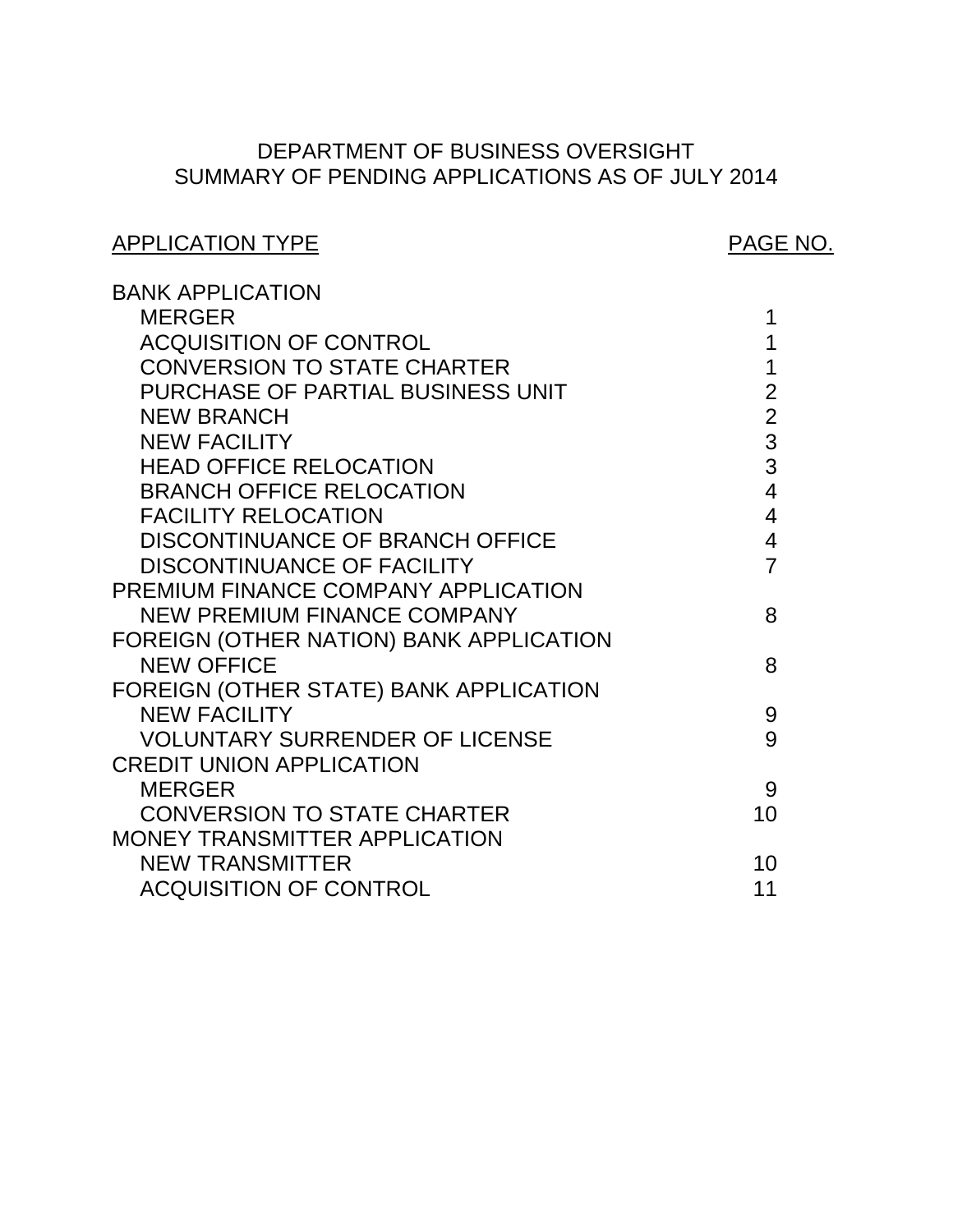#### <span id="page-1-0"></span>**MERGER**

#### **Filed: 1 Approved: 1**

 NORTH VALLEY BANK, Redding, to merge with and into TRI COUNTIES BANK, Chico Filed: 5/30/14 Approved: 7/18/14

 UNITED CENTRAL BANK, Garland, Texas, to merge with and into HANMI BANK, Los Angeles, California Filed: 7/7/14

#### **ACQUISITION OF CONTROL**

#### **Filed: 3 Withdrawn: 1**

 ENRIQUE SCHON and KEDAP S.A. DE C.V., to acquire control of VIBRA BANK Filed: 5/19/14

 JOHN DINAPOLI, JENNIFER DINAPOLI, ET AL., to acquire control of FOCUS BUSINESS BANK Filed: 7/8/14

 PBB BANCORP, to acquire control of PREMIER BUSINESS BANK Filed: 7/23/14

 REDWOOD EQUITY PARTNERS, INC., to acquire control of AMERICA CALIFORNIA BANK Filed: 1/23/14 Withdrawn: 5/19/14

#### **CONVERSION TO STATE CHARTER**

**Approved: 1 Effected: 1** 

 ONE PACIFICCOAST BANK, FSB, to convert to a state-chartered bank under the name BENEFICIAL STATE BANK Filed: 4/15/14 Approved: 6/24/14 Effected: 7/25/14

 TOMATOBANK, NA, to convert to a state-chartered bank under the name of TOMATOBANK Filed: 5/2/14 Approved: 7/23/14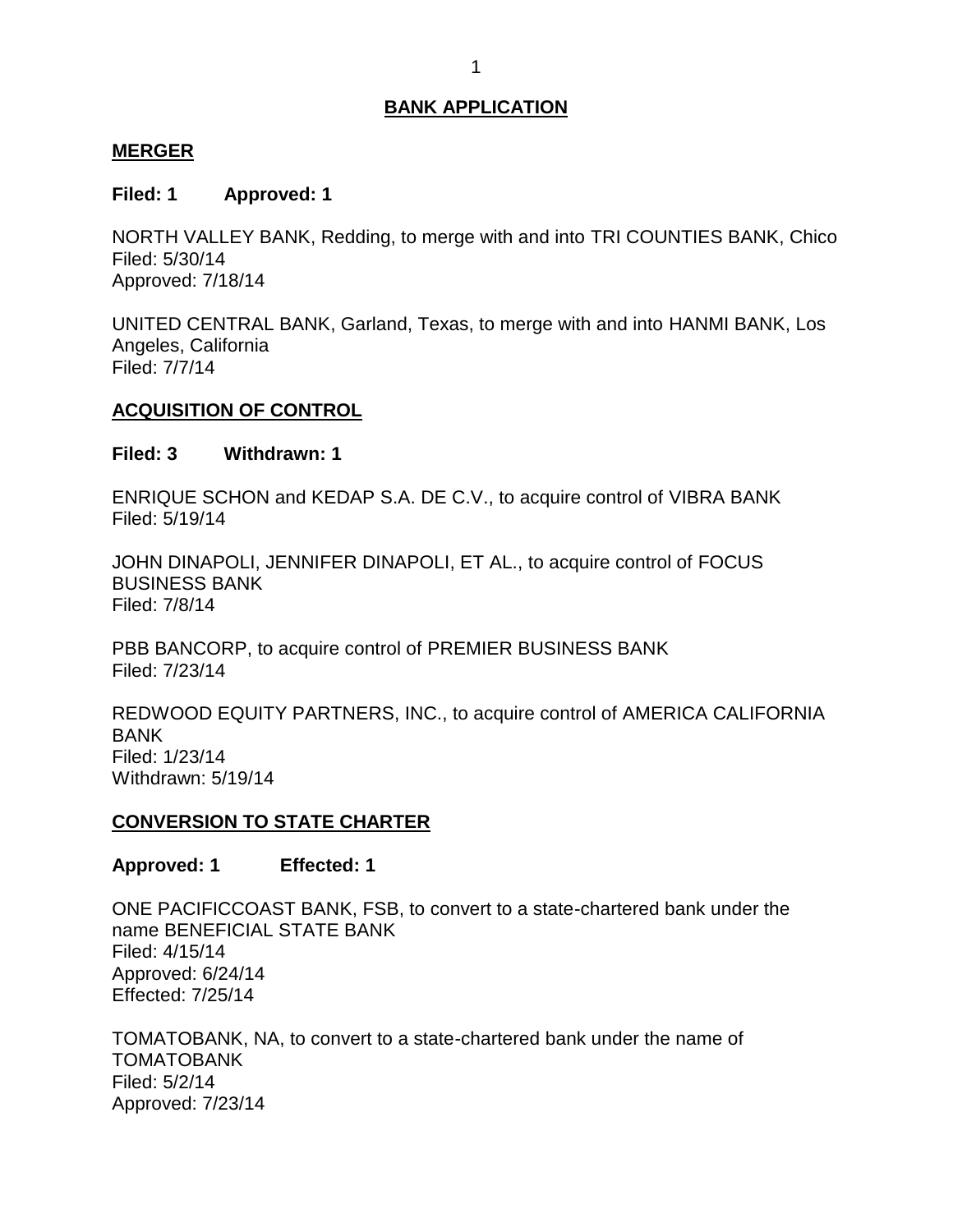#### <span id="page-2-0"></span>**PURCHASE OF PARTIAL BUSINESS UNIT**

#### **Approved: 2 Effected: 1**

 AMERICAS UNITED BANK, Glendale, to acquire the Lancaster branch of SILVERGATE BANK, La Jolla Filed: 1/29/14 Approved: 3/10/14

 CATHAY BANK, Los Angeles, doing business as GENERAL BANK, to acquire the San Francisco branch of GATEWAY BANK, Oakland Approved: 4/4/14 Filed: 4/2/14 Effected: 7/18/14

 GRANDPOINT BANK, Los Angeles, to acquire the banking business of WEDBUSH BANK, Los Angeles Filed: 3/7/14 Approved: 5/13/14

#### **NEW BRANCH**

**No Objection: 3 Opened: 6** 

 740 Garden View Court, Encinitas, San Diego County CAPITAL BANK Opened: 7/14/14

 FARMERS & MERCHANTS BANK OF CENTRAL CALIFORNIA #2 Park Plaza, Suite 175, Irvine, Orange County No Objection: 11/25/13

 FARMERS & MERCHANTS BANK OF CENTRAL CALIFORNIA 1521 N. Carpenter Road, Building G, Modesto, Stanislaus County No Objection: 11/25/13

 1370 E. Lassen, Chico, Butte County FIVE STAR BANK Opened: 7/14/14

500 108<sup>th</sup> Avenue, Bellevue, King County, Washington GBC INTERNATIONAL BANK Opened: 7/25/14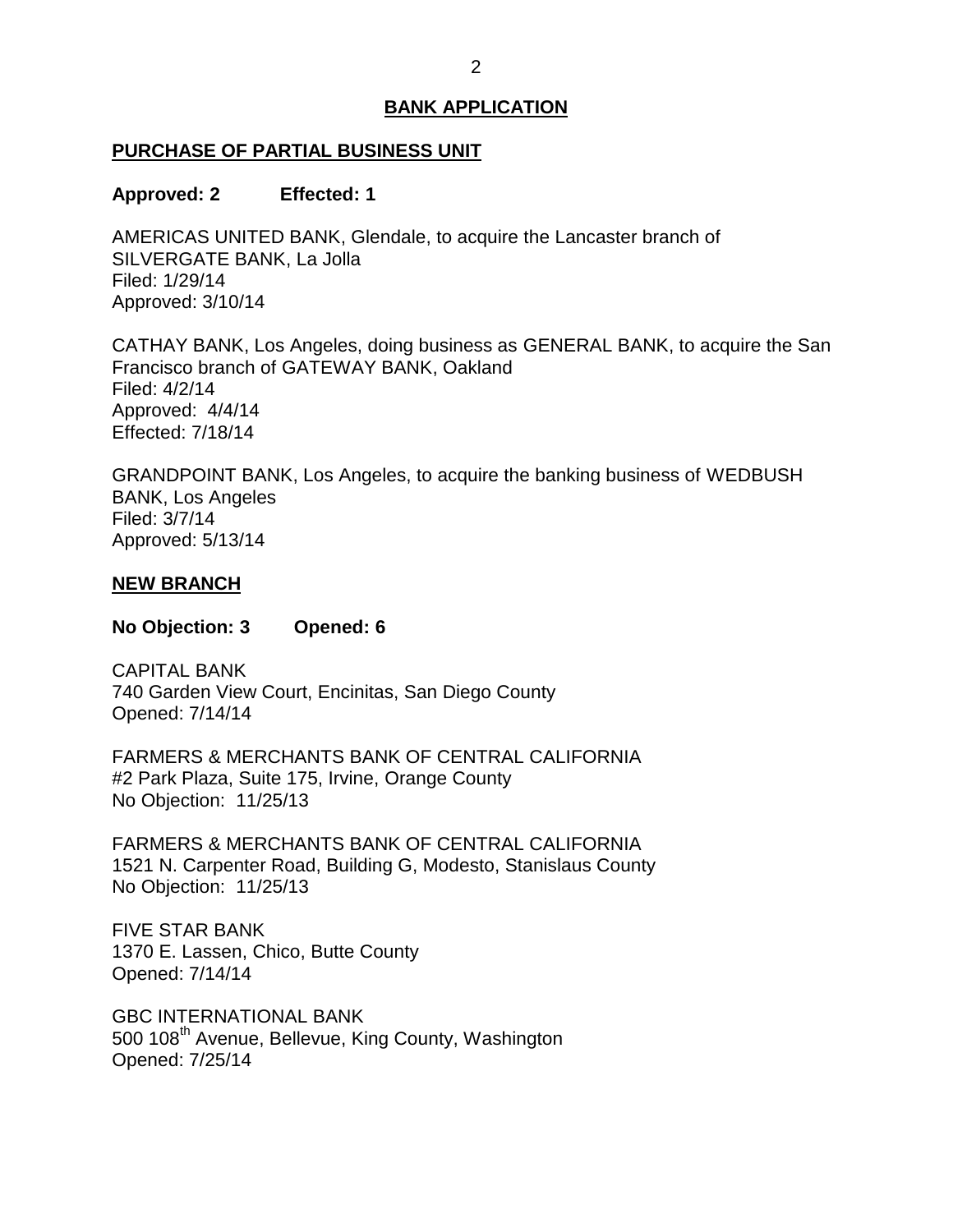#### <span id="page-3-0"></span>**NEW BRANCH (Continued)**

MANUFACTURERS BANK

 100 S. State College Boulevard, Brea, Orange County Opened: 7/14/14

 11200 River Run Boulevard, Bakersfield, Kern County No Objection: 5/22/14 MISSION BANK

OPEN BANK 3030 Olympic Boulevard, Los Angeles, Los Angeles County Opened: 7/14/14

 1315 G Street, Arcata, Humboldt County REDWOOD CAPITAL BANK Opened: 7/24/14

#### **NEW FACILITY**

#### **Opened: 5**

 BANK OF THE WEST 3340 Peachtree Road, Atlanta, Fulton County, Georgia Opened: 7/7/14

 EAST WEST BANK 17530 E. Colima Road, Rowland Heights, Los Angeles County Opened: 7/21/14

 EAST WEST BANK 12707 High Bluff Drive, San Diego, San Diego County Opened: 7/28/14

 EAST WEST BANK 5000 Hopyard Road, Pleasanton, Alameda County Opened: 7/28/14

 1825 State Street, Santa Barbara, Santa Barbara County OJAI COMMUNITY BANK Opened: 7/25/14

#### **HEAD OFFICE RELOCATION**

#### **No Objection: 1**

 COMMERCIAL BANK OF CALIFORNIA From 695 Town Center Drive, Costa Mesa, to 19752 MacArthur Boulevard, Irvine No Objection: 5/20/14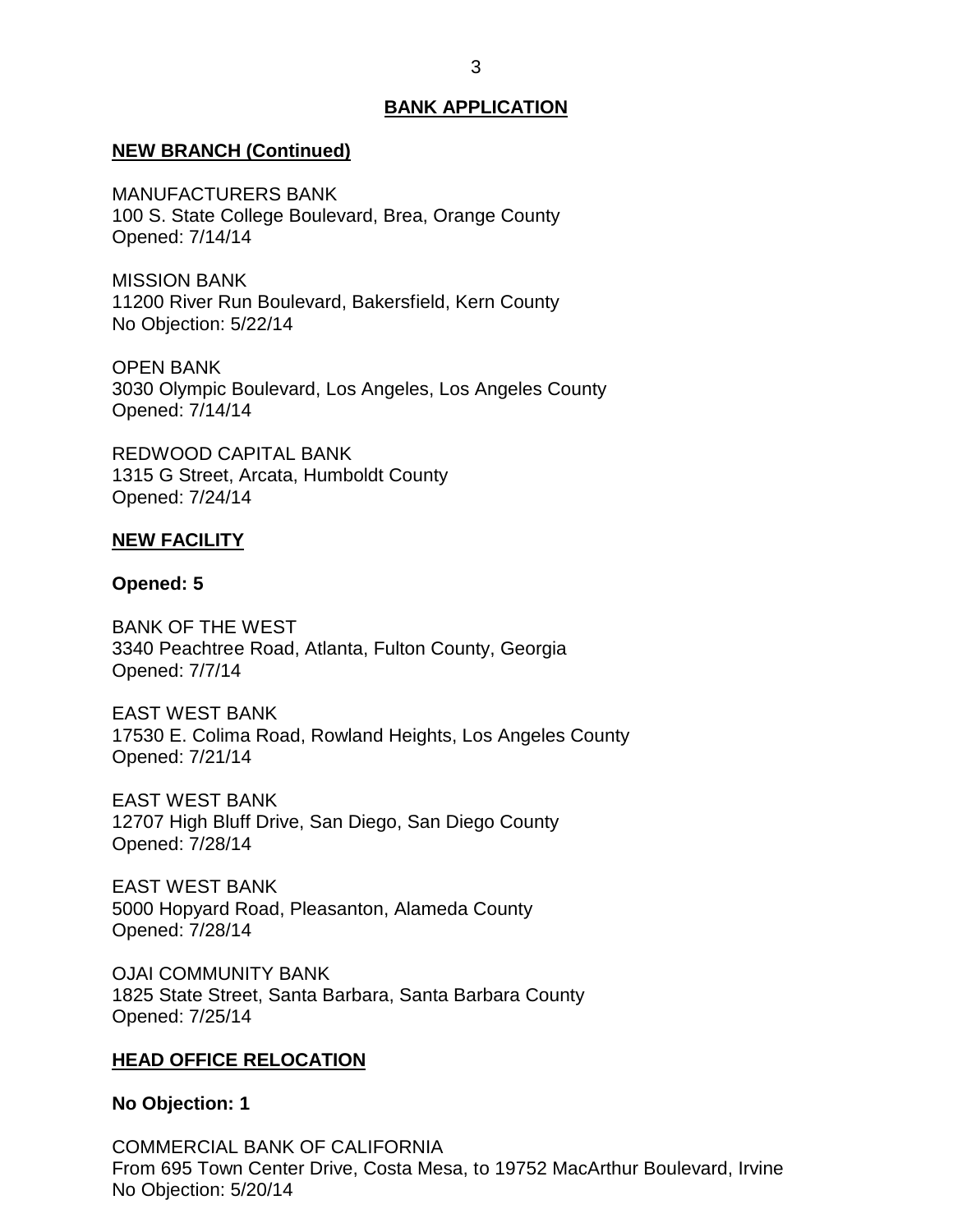#### <span id="page-4-0"></span>**BRANCH OFFICE RELOCATION**

#### **Effected: 1**

 HERITAGE OAKS BANK From 1135 Santa Rosa Road, to 1144 Morro Street, San Luis Obispo, San Luis Obispo **County** Effected: 7/14/14

#### **FACILITY RELOCATION**

#### **Effected: 2**

From 10900 N.E. 4<sup>th</sup> Street, to 500 108<sup>th</sup> Avenue NE, Bellevue, King County, GBC INTERNATIONAL BANK Washington Effected: 7/25/14

#### SILICON VALLEY BANK

 From Three Pacific Place, Level 3, Unit 62, 1 Queen's Road East, Central, to Suite 801, Jardine House, 1 Connaught Place, Central, Hong Kong, People's Republic of China Effected: 7/4/14

#### **DISCONTINUANCE OF BRANCH OFFICE**

#### **No Objection: 36 Discontinued: 14**

 2200 Powell Street, Emeryville, Alameda County BANK OF MARIN No Objection: 7/29/14

 BANK OF THE WEST 7810 Thornton Road, Stockton, San Joaquin County, California No Objection: 4/3/14 Discontinued: 7/16/14

#### BANK OF THE WEST

- One Front Street, San Francisco, San Francisco County, California
- 3305 Broadway, Oakland, Alameda County, California
- 891 Loring Avenue, Crockett, Contra Costa County, California
- 4932 Pacific Avenue, Stockton, San Joaquin County, California
- 2210 Business Circle, San Jose, Santa Clara County, California
- 19953 Rinaldi, Porter Ranch, Los Angeles County, California
- 501 W. Hampden Avenue, Englewood, Arapahoe County, Colorado
- 401 E. Main Street, Montrose, Montrose County, Colorado
- 3730 Williams Boulevard SW, Cedar Rapids, Linn County, Iowa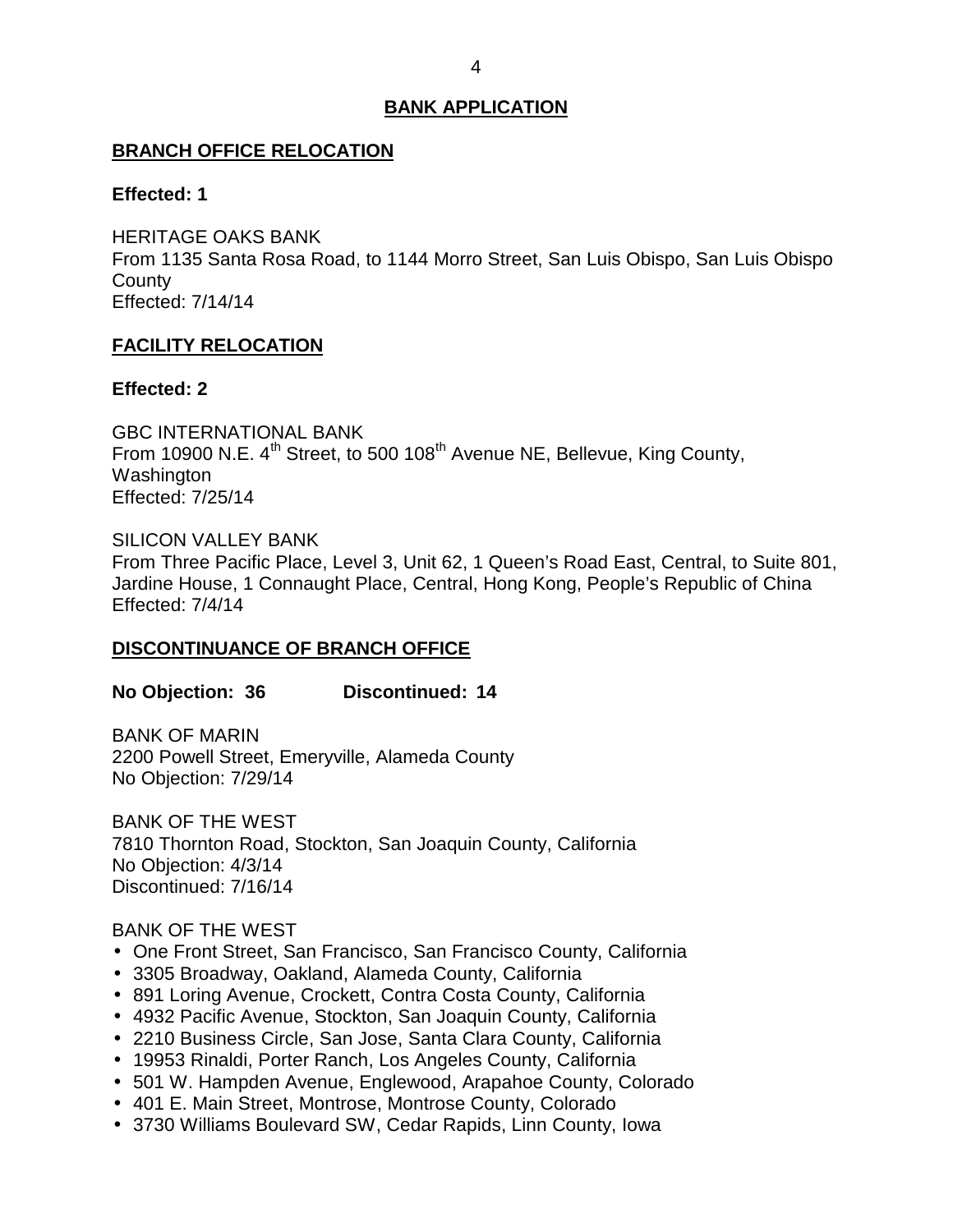BANK OF THE WEST (Continued)

- 1435 White Oak Drive, Chaska, Carver County, Minnesota
- 17533 Cedar Avenue, Lakeville, Dakota County, Minnesota
- 1422 Carlisle Boulevard NE, Albuquerque, Bernalillo County, New Mexico No Objection: 4/3/14

Discontinued: 7/18/14

 BANK OF THE WEST 505 Galvin Road North, Bellevue, Sarpy County, Nebraska No Objection: 4/3/14

BBCN BANK

- 3581 El Camino Real, Santa Clara, Santa Clara County
- 21080 Golden Spring Drive, Diamond Bar, Los Angeles County
- 31217 Pacific Highway South, Federal Way, King County, Washington
- 1155 N. 130<sup>th</sup> Street, Seattle, King County, Washington No Objection: 6/19/13

 CALIFORNIA BANK & TRUST 1331 Broadway, Sacramento, Sacramento County No Objection: 4/21/14

 CALIFORNIA BANK & TRUST 81701 Highway 111, Indio, Riverside County No Objection: 6/16/14

 CALIFORNIA BANK & TRUST 200 South Main Street, Corona, Riverside County No Objection: 7/22/14

 CALIFORNIA BANK & TRUST 1677 E. Palmdale Boulevard, Palmdale, Los Angeles County No Objection: 7/22/14

#### CITIZENS BUSINESS BANK

- 2010 Main Street, Irvine, Orange County
- 495 E. Rincon Street, Corona, Riverside County
- 13792 Bear Valley Road, Victorville, San Bernardino County No Objection: 5/22/14

CITIZENS BUSINESS BANK

 12380 Hesperia Road, Victorville, San Bernardino County No Objection: 6/23/14

 3632 East Valley Boulevard, Rosemead, Los Angeles County No Objection: 4/15/14 EAST WEST BANK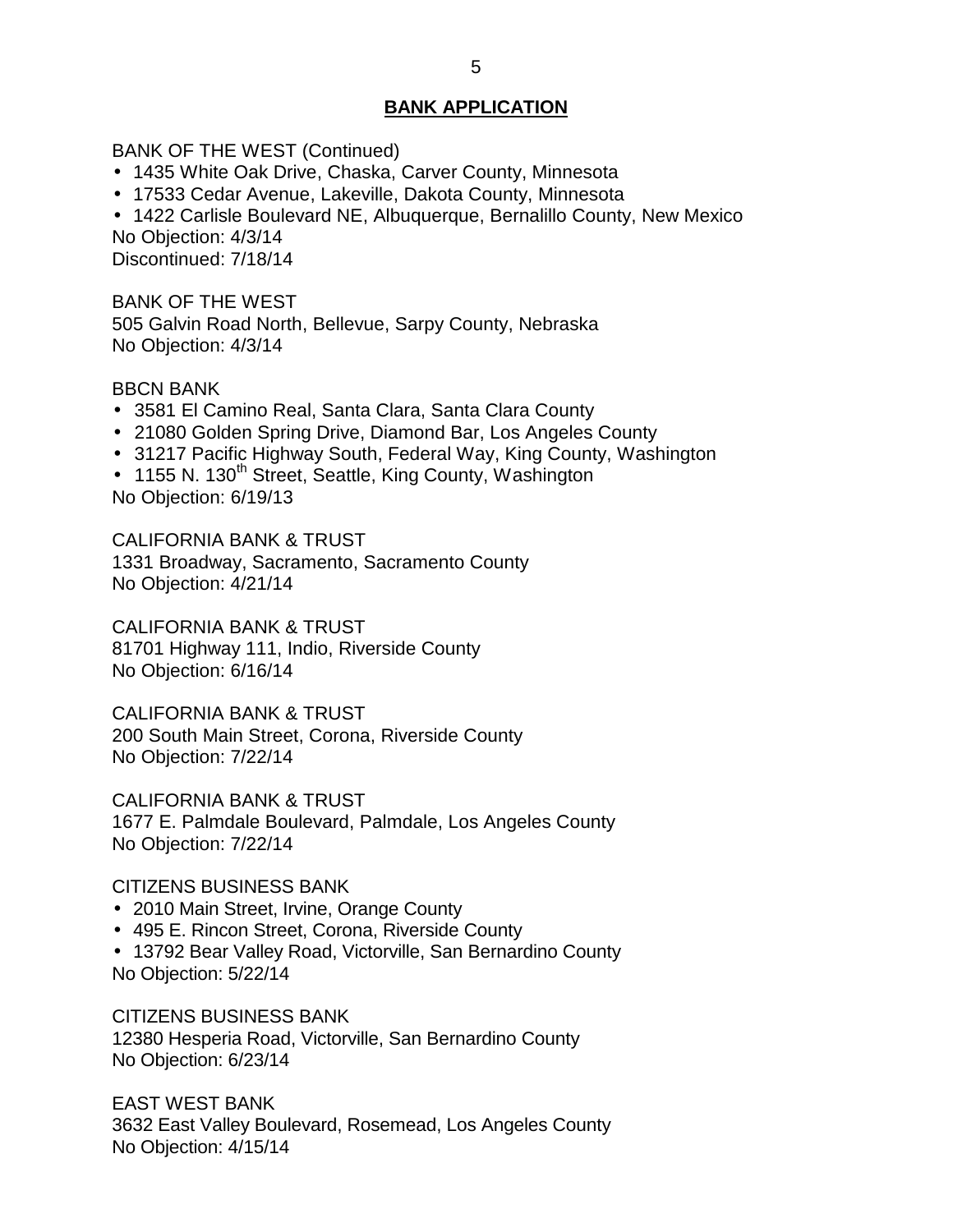#### **DISCONTINUANCE OF BRANCH OFFICE (Continued)**

EVERTRUST BANK

 3640 Rosemead Boulevard, Rosemead, Los Angeles County No Objection: 5/14/14

 FARMERS & MERCHANTS BANK OF CENTRAL CALIFORNIA 901 N. Carpenter Road, Modesto, Stanislaus County No Objection: 11/25/13

FIRST CHOICE BANK

 17414 Carmenita Road, Cerritos, Los Angeles County No Objection: 7/9/14

 157 North McDowell Boulevard, Petaluma, Sonoma County FIRST COMMUNITY BANK No Objection: 1/24/14

 14850 N. Scottsdale Road, Scottsdale, Maricopa County, Arizona No Objection: 5/22/14 GRANDPOINT BANK

#### HERITAGE OAKS BANK

- 1255 East Grand Avenue, Arroyo Grande, San Luis Obispo County
- 2339 South Broadway, Santa Maria, Santa Barbara County
- 1240 Spring Street, Paso Robles, San Luis Obispo County
- 361 Town Center West, Santa Maria, Santa Barbara County
- 9900 El Camino Real, Atascadero, San Luis Obispo County

 581 S. Higuera, San Luis Obispo, San Luis Obispo County No Objection: 5/7/14

 251 Lytton Avenue, Palo Alto, Santa Clara County No Objection: 7/1/14 LIBERTY BANK

 18645 East Gale Avenue, Suite 110, City of Industry, Los Angeles County No Objection: 4/24/14 MANUFACTURERS BANK Discontinued: 7/11/14

#### OPUS BANK

- 7966 La Mesa Boulevard, La Mesa, San Diego County
- 530 W. Bonita Avenue, San Dimas, Los Angeles County
- 3975-B Alton Parkway, Irvine, Orange County No Objection: 6/25/14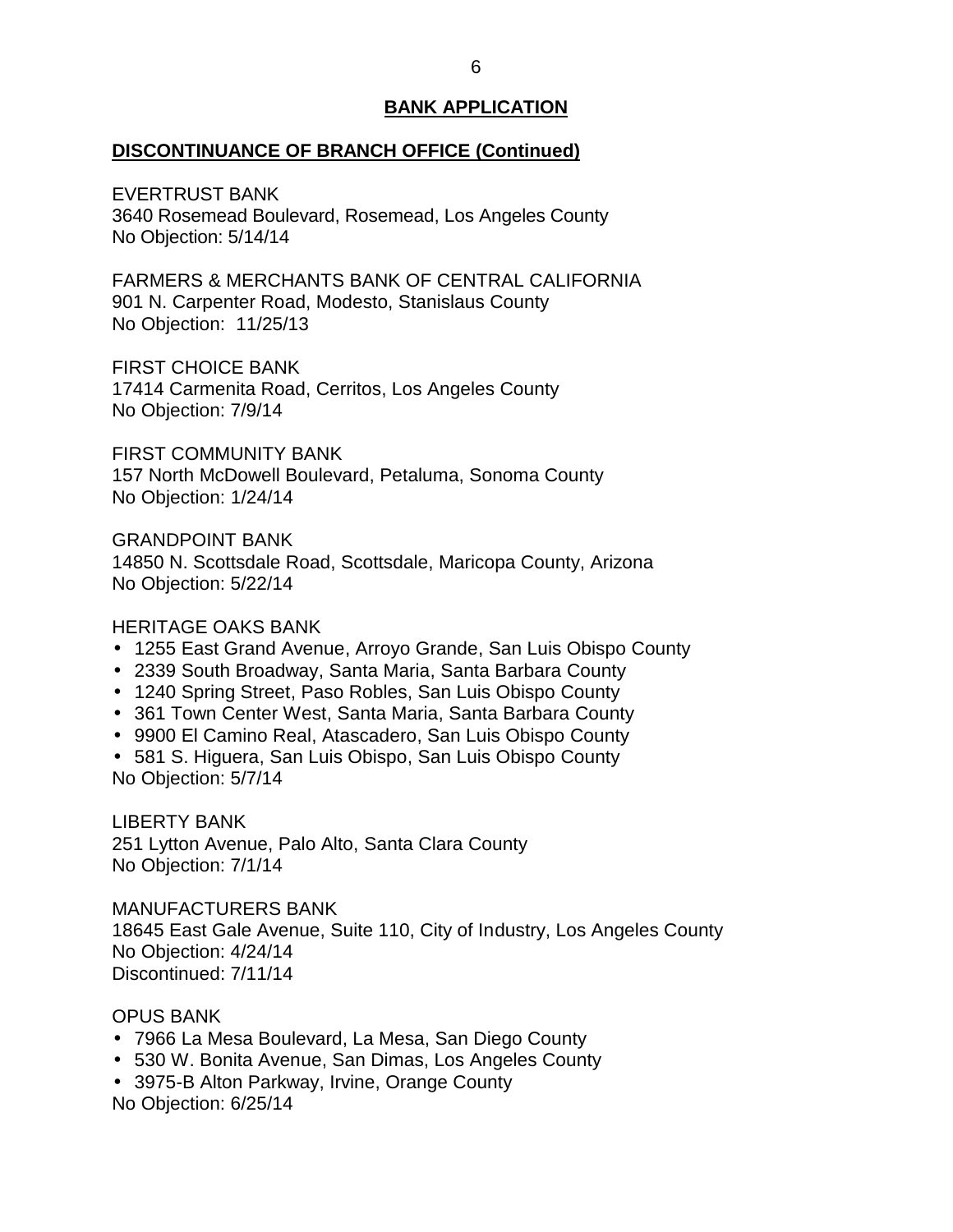#### <span id="page-7-0"></span>**DISCONTINUANCE OF BRANCH OFFICE (Continued)**

 14252 Culver Drive, Irvine, Orange County No Objection: 5/22/14 PACIFIC WESTERN BANK

SUNWEST BANK

822 N. Humphreys Street, Flagstaff, Coconino County, Arizona

 1750 S. Woodlands Village Bl., Flagstaff, Coconino County, Arizona No Objection: 3/6/14

 3671 E. Fairview, Meridian, Ada County, Idaho No Objection: 7/30/14 SUNWEST BANK

 2054 Nevada City Hwy, Grass Valley, Nevada County No Objection: 4/17/14 TRI COUNTIES BANK

 1515 Dana Drive, Redding, Shasta County No Objection: 6/11/14 TRI COUNTIES BANK

#### **DISCONTINUANCE OF FACILITY**

#### **No Objection: 2 Discontinued: 2**

 CALIFORNIA BANK & TRUST 1340 Treat Boulevard, Walnut Creek, Contra Costa County Discontinued: 12/31/09

 EAST WEST BANK Unit 5415, Shun Hing Square, No. 5002 Shennan Road East, Luoho District, Shenzhen, Guangdong Province, China No Objection: 3/26/14

 FARMERS & MERCHANTS BANK OF CENTRAL CALIFORNIA 1990 N. California Boulevard, Walnut Creek, Contra Costa County No Objection: 7/31/14

500 108<sup>th</sup> Avenue, Bellevue, King County, Washington GBC INTERNATIONAL BANK Discontinued: 7/25/14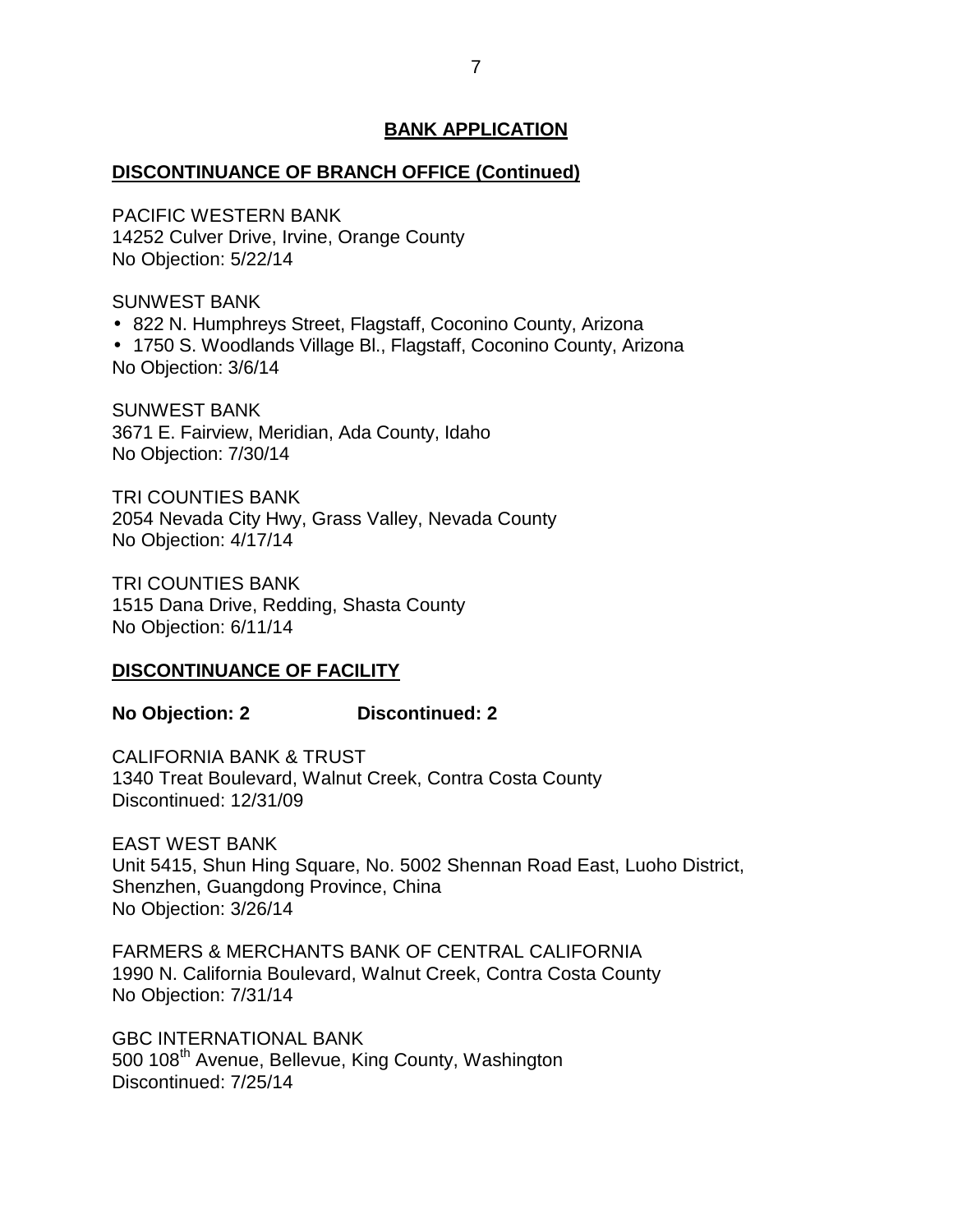## **PREMIUM FINANCE COMPANY APPLICATION**

#### <span id="page-8-0"></span> **NEW PREMIUM FINANCE COMPANY**

**Filed: 1 Approved: 1 Opened: 1** 

 BAIL PREMIUM FINANCING 9025 Wilshire Boulevard, Beverly Hills, Los Angeles Filed: 2/3/14

 OMNISURE GROUP PFCA, INC. 818 West Seventh Street, Los Angeles, Los Angeles County Filed: 2/10/14 Approved: 2/24/14 Opened: 7/15/14

 US PREMIUM FINANCE HOLDINGS, INC. 2201 Lakewood Boulevard, Long Beach, Los Angeles County Filed: 1/23/14 Approved: 3/12/14

#### **FOREIGN (OTHER NATION) BANK APPLICATION**

#### **NEW OFFICE**

#### **Approved: 2 Opened: 1**

 City of Beverly Hills, Los Angeles County (Representative Office) BANK HAPOALIM B.M. Filed: 4/25/14 Approved: 6/24/14

 10250 Constellation Boulevard, City and County of Los Angeles (Representative Office) **NATIXIS** Filed: 2/11/14 Approved: 4/14/14 Opened: 7/14/14

 TAIPEI FUBON COMMERCIAL BANK CO., LTD. City of San Jose, County of Santa Clara (Representative Office) Filed: 11/18/13 Approved: 1/13/14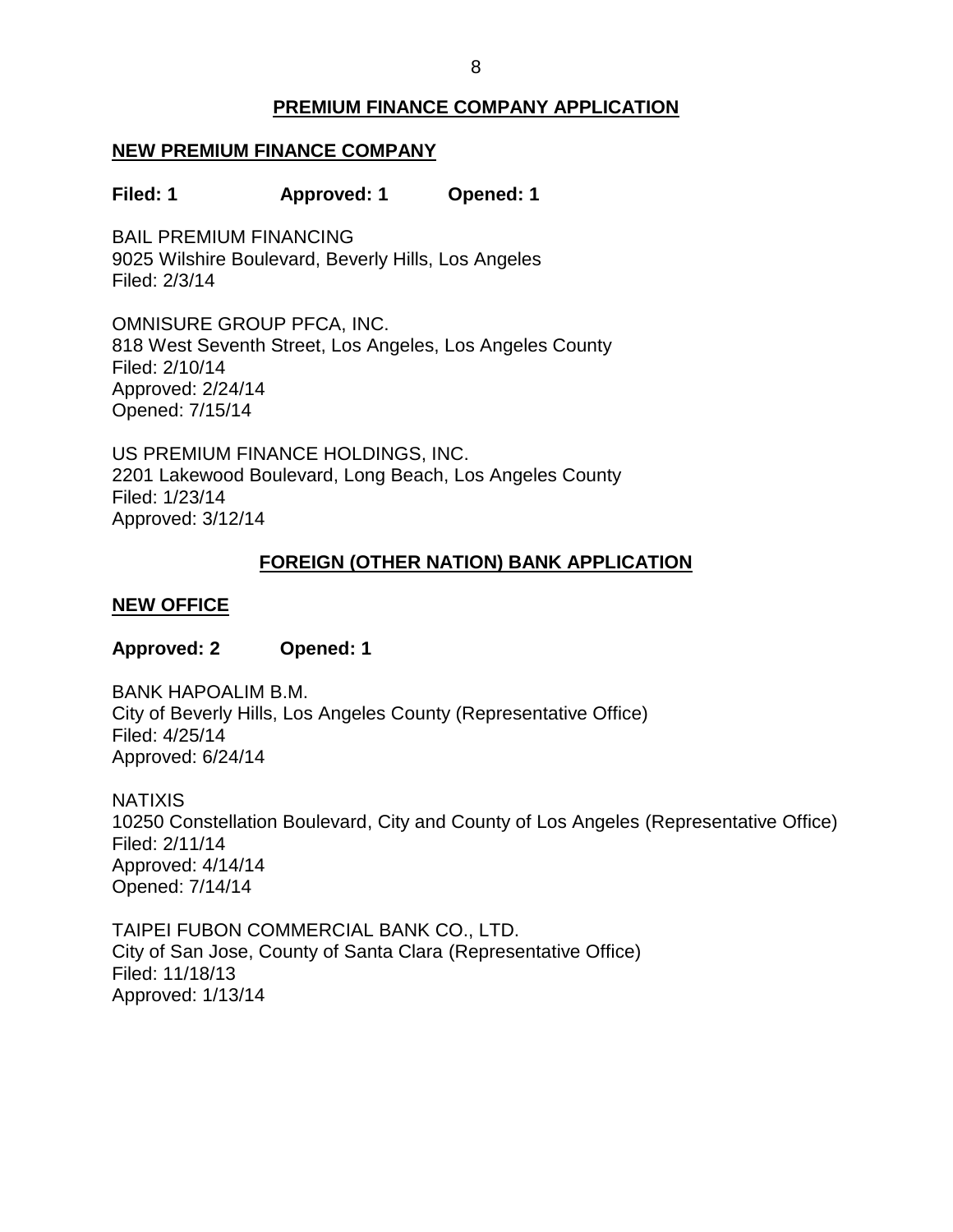### **FOREIGN (OTHER STATE) BANK APPLICATION**

#### <span id="page-9-0"></span>**NEW FACILITY**

#### **Approved: 1 No Objection: 5 Opened: 1**

 Universal City Plaza, Universal City, Los Angeles County (Facility – Insured Industrial AMERICAN EXPRESS CENTURION BANK Bank) No Objection: 9/16/13

#### RELIANCE TRUST COMPANY OF DELAWARE

 444 South Flower Street, Los Angeles, Los Angeles County (Facility – Uninsured Trust Company) Filed: 3/18/13

Approved: 3/25/14

#### RIDGESTONE BANK

 4695 MacArthur Court, Newport Beach, Orange County (Facility – Insured Bank) Opened: 5/1/14

UBS BANK USA

- 555 California Street, San Francisco, San Francisco County (Facility Insured Bank)
- 2029 Century Park East, Century City, Los Angeles County
- 301 East Ocean Boulevard, Long Beach, Los Angeles County
- 725 S. Figueroa Street, Los Angeles, Los Angeles County No Objection: 12/10/12

## **VOLUNTARY SURRENDER OF LICENSE**

#### **Effected: 1**

 RELIANCE TRUST COMPANY 1988 Old Mission Drive, Solvang, Santa Barbara County (Foreign (Other State) Non-Insured Bank – Facility) Notified: 6/3/14 Effected: 7/5/14

#### **CREDIT UNION APPLICATION**

#### **MERGER**

#### **Filed: 4 Effected: 1**

 NBC UNIVERSAL EMPLOYEES FEDERAL CREDIT UNION, Burbank, to merge with and into PREMIER AMERICA CREDIT UNION, Chatsworth Filed: 2/5/14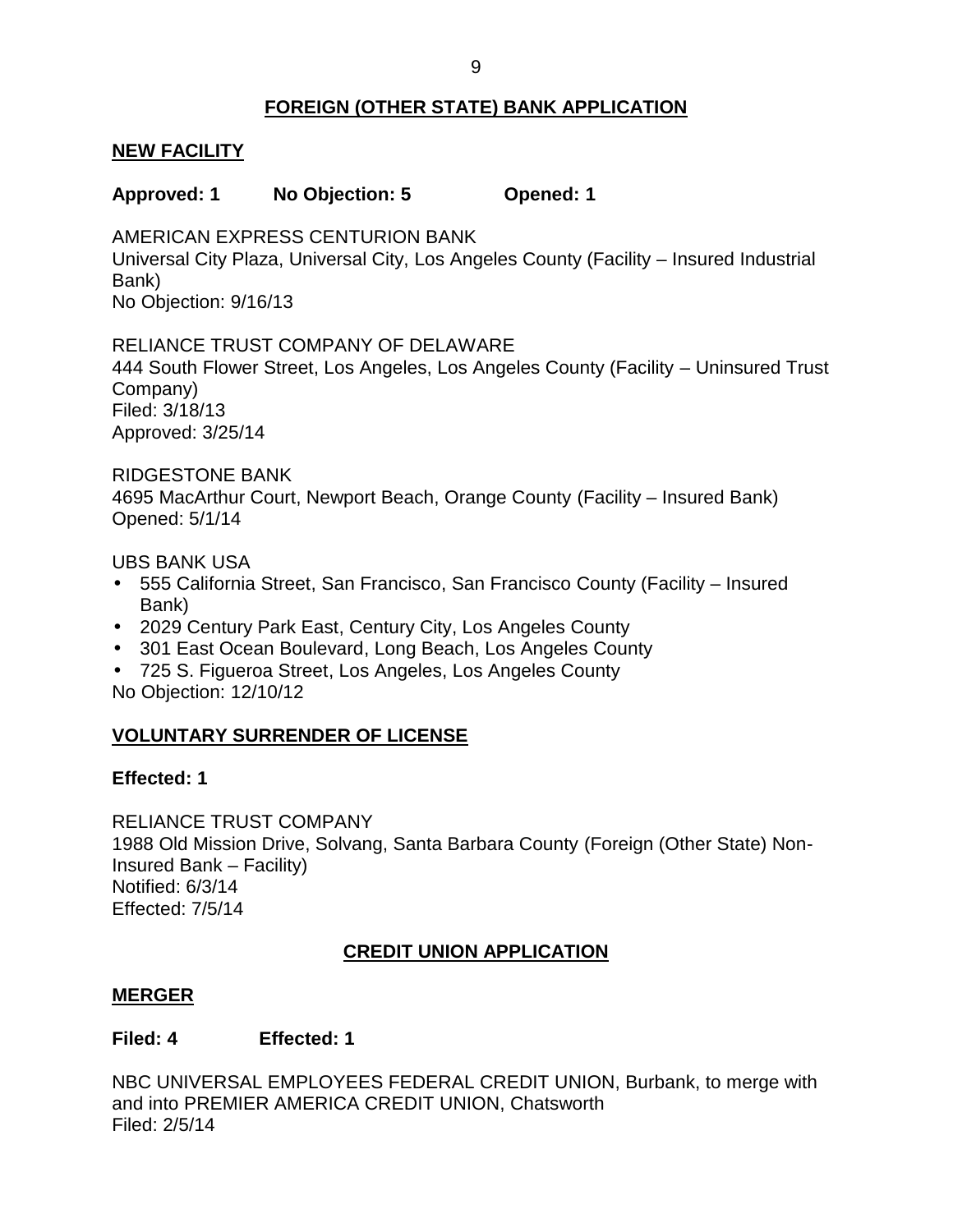#### **CREDIT UNION APPLICATION**

#### <span id="page-10-0"></span>**MERGER (Continued)**

 SEQUOIA HOSPITAL EMPLOYEES FEDERAL CREDIT UNION, Redwood City, to merge with and into UNITED HEALTH CREDIT UNION, Burlingame Filed: 1/27/14 Approved: 7/1/14 Effected: 7/1/14

 SOUTH WESTERN FEDERAL CREDIT UNION, La Habra, to merge with and into Filed: 3/10/14 CREDIT UNION OF SOUTHERN CALIFORNIA, BREA

 WESTERN VALLEY FEDERAL CREDIT UNION, Roseville, to merge with and into CALIFORNIA COMMUNITY CREDIT UNION, Sacramento Filed: 5/12/14

 WESTSIDE EMPLOYEES FEDERAL CREDIT UNION, Santa Monica, to merge with and into, SOUTHLAND CREDIT UNION, Los Alamitos Filed: 1/23/14

#### **CONVERSION TO STATE CHARTER**

#### **Effected: 1**

 COASTHILLS FEDERAL CREDIT UNION, Lompoc, to convert to a state-chartered credit union under the name COASTHILLS CREDIT UNION Filed: 1/24/14 Approved: 7/28/14 Effected: 7/29/14

#### **MONEY TRANSMITTER APPLICATION**

#### **NEW TRANSMITTER**

#### License Issued: 1 **Filed: 7** Approved: 4

 AIRBNB PAYMENTS, INC. (originally filed under PAYMENTS SUB, INC.) License Issued: 7/10/14 Filed: 8/27/13 Approved: 2/28/14

BANCBOX, INC. Filed: 12/3/13 Approved: 5/15/14

 GCA MTL, LLC Filed: 5/16/14